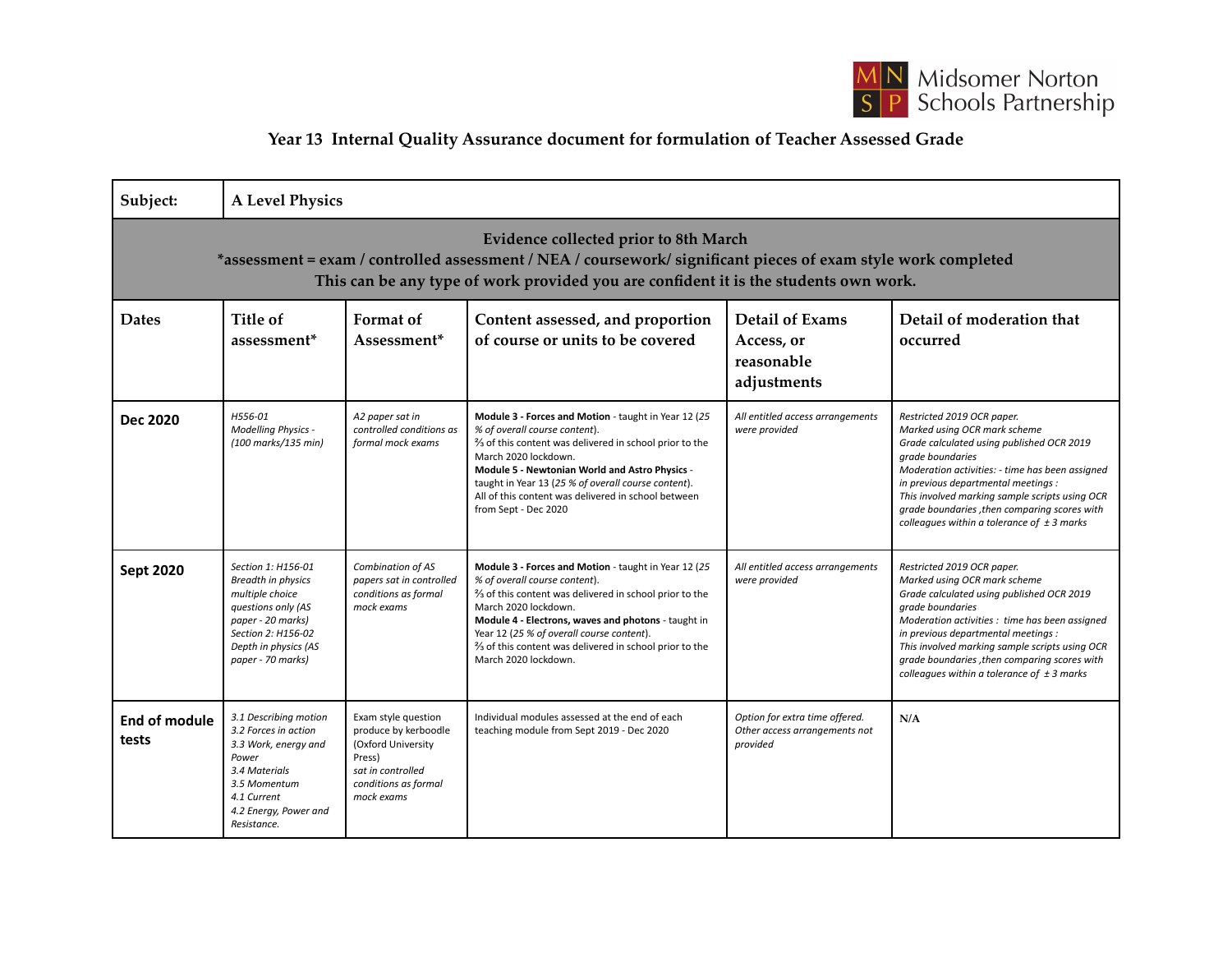

|                                                                                                                                                             | 4.3 Electrical Circuits<br>4.4 Waves 1<br>5.1 Thermal Physics<br>5.2 Circular Motion<br>5.3 Simple harmonic<br><b>Motion</b><br>5.4 Gravitation |                                                                           |                                                                                                                                                                                                     |                                                                                                                                                      |                                                                                                                                                                                                                                                                                                                  |  |  |  |  |
|-------------------------------------------------------------------------------------------------------------------------------------------------------------|-------------------------------------------------------------------------------------------------------------------------------------------------|---------------------------------------------------------------------------|-----------------------------------------------------------------------------------------------------------------------------------------------------------------------------------------------------|------------------------------------------------------------------------------------------------------------------------------------------------------|------------------------------------------------------------------------------------------------------------------------------------------------------------------------------------------------------------------------------------------------------------------------------------------------------------------|--|--|--|--|
| <b>Evidence collected after 8th March</b><br>*assessment = exam / controlled assessment / NEA / coursework/ significant pieces of exam style work completed |                                                                                                                                                 |                                                                           |                                                                                                                                                                                                     |                                                                                                                                                      |                                                                                                                                                                                                                                                                                                                  |  |  |  |  |
| <b>Dates</b>                                                                                                                                                | Title of<br>assessment <sup>*</sup>                                                                                                             | Format of<br>Assessment*                                                  | Content assessed, and proportion<br>of course                                                                                                                                                       | <b>Detail of Exams</b><br>Access, or<br>reasonable<br>adjustments                                                                                    | Detail of moderation that<br>occurred                                                                                                                                                                                                                                                                            |  |  |  |  |
| 12/5/202                                                                                                                                                    | <b>Exploring Physics:</b><br>Module 4 (48 marks) -<br>70 mins                                                                                   | Completed in class<br>under exam conditions<br>OCR data sheet<br>provided | Questions taken from:<br>H556-02 Exploring Physics (2019) - Restricted paper<br>Content assessed :- Module 4 - Electrons, waves and<br>photons (48 marks)<br>Proportion of course content ≈ 25%     | Access arrangements will be<br>considered and catered for.<br>All exams allow for extra time<br>The 3 student who require WP<br>will be accommodated | Restricted 2019 OCR paper.<br>Marked using OCR mark scheme<br>Grade calculated using published OCR 2019<br>grade boundaries.                                                                                                                                                                                     |  |  |  |  |
| 17/5/2021                                                                                                                                                   | <b>Exploring Physics:</b><br>Module 6 (52 marks) -<br>75 mins                                                                                   | Completed in class<br>under exam conditions<br>OCR data sheet<br>provided | Questions taken from:<br>H556-02 Exploring Physics (2019) - Restricted paper<br>Content assessed :- Module 6 - Newtonian World and<br>Astrophysics (52 marks)<br>Proportion of course content ≈ 25% | Access arrangements will be<br>considered and catered for.<br>All exams allow for extra time<br>The 3 student who require WP<br>will be accommodated | Restricted 2019 OCR paper.<br>Marked using OCR mark scheme<br>Grade calculated using published OCR 2019<br>grade boundaries<br>OCR provide sample materials for moderation:<br>these have been completed and compared<br>against the marks assigned by verified<br>examiners.<br>Score fell within the tolerance |  |  |  |  |
| 18/5/2021                                                                                                                                                   | H556-03 Unified Part 1:<br>Mod 3 and 6 (35 marks) -<br>45 mins                                                                                  | Completed in class<br>under exam conditions<br>OCR data sheet<br>provided | Questions taken from:<br>H556-03 Unified Physics Paper - (70 marks/90 min)<br>synoptic paper (weight = 26%)<br>Content assessed: Module 3 and 6 and problem<br>solving (35 marks)                   | Access arrangements will be<br>considered and catered for.<br>All exams allow for extra time<br>The 3 student who require WP<br>will be accommodated | Restricted 2019 OCR paper.<br>Marked using OCR mark scheme<br>Grade calculated using published OCR 2019<br>grade boundaries<br>OCR provide sample materials for moderation:<br>these have been completed and compared<br>against the marks assigned by verified<br>examiners.<br>Score fell within the tolerance |  |  |  |  |